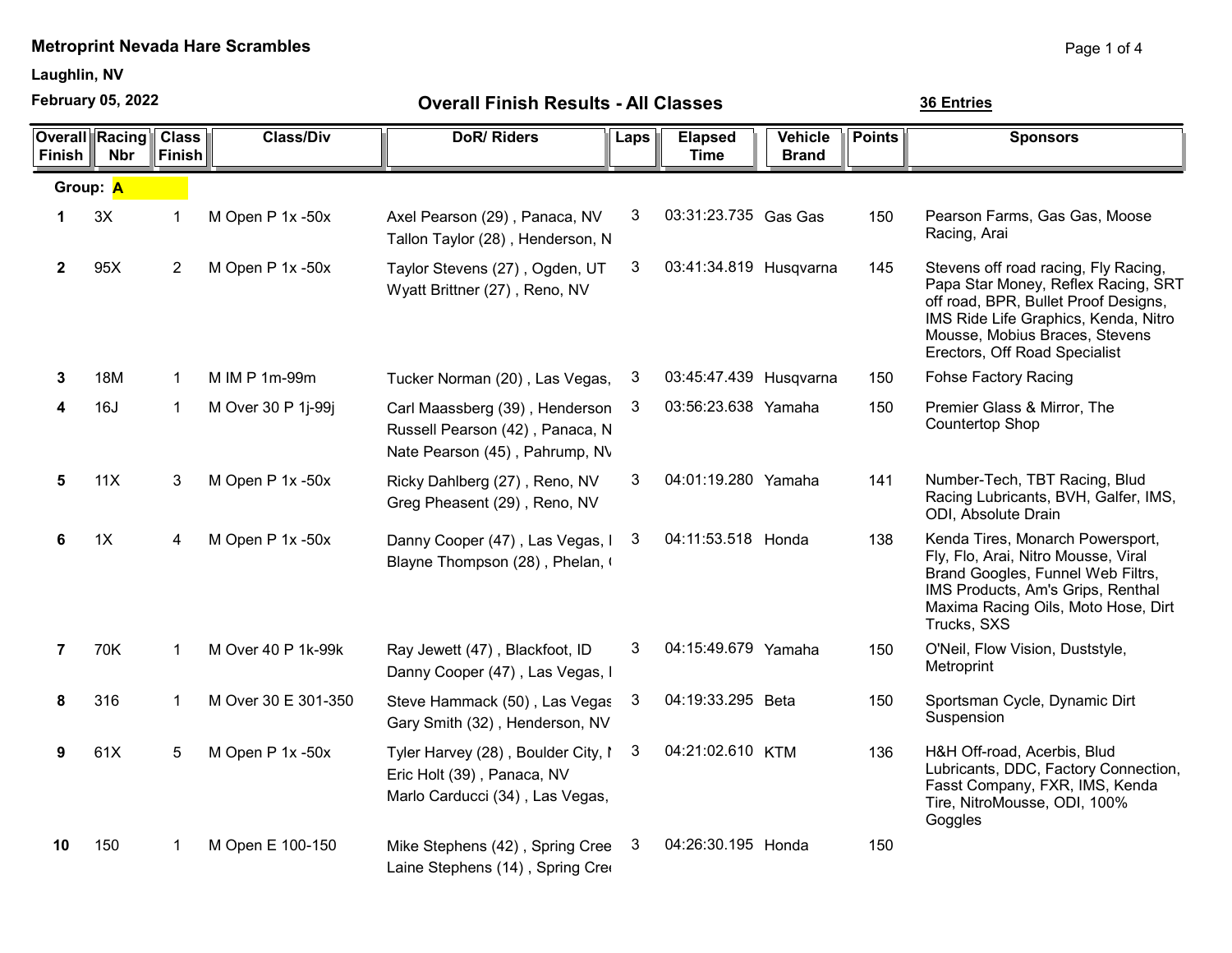Laughlin, NV

February 05, 2022

36 Entries

| <b>Finish</b> | <b>Overall Racing</b><br><b>Nbr</b> | <b>Class</b><br><b>Finish</b> | <b>Class/Div</b>    | <b>DoR/Riders</b>                                                                                                                 | Laps | <b>Elapsed</b><br><b>Time</b> | Vehicle<br><b>Brand</b> | <b>Points</b> | <b>Sponsors</b>                                                                                                                                       |
|---------------|-------------------------------------|-------------------------------|---------------------|-----------------------------------------------------------------------------------------------------------------------------------|------|-------------------------------|-------------------------|---------------|-------------------------------------------------------------------------------------------------------------------------------------------------------|
| Group: A      |                                     |                               |                     |                                                                                                                                   |      |                               |                         |               |                                                                                                                                                       |
| 11            | 305                                 | 2                             | M Over 30 E 301-350 | Tyler. Miller (33), Henderson, N\<br>Calvin Whipple (33), Las Vegas,                                                              | 3    | 04:31:03.779 Husqvarna        |                         | 145           | Sportsman Cycle, Dirt Dynamic<br>Suspension, Mikes Mom                                                                                                |
| 12            | 158                                 | -1                            | M Open A 151-199    | Richard Gaunt (53), Torrance, C.<br>Chasen Gaunt (25), Torrance, C.<br>Luis Gomez (31), Corona, CA<br>Vince Ackley (31), Torrance | 3    | 04:35:25.756 KTM              |                         | 150           | Walker Filtration, Ebbco, Simpson<br>Racing, Smiley Motorsports, Geiser,<br>Raceline Wheels, Eibach, Rollin<br>Smokes BBQ, ZLT, Guant<br>Construction |
| 13            | <b>11W</b>                          | -1                            | M Woman 1w-50w      | Krista Conway (32), Boulder City<br>Kimberly Loppnow (27), Banning                                                                | 3    | 04:41:00.259 Beta             |                         | 150           |                                                                                                                                                       |
| 14            | 132                                 | $\overline{2}$                | M Open E 100-150    | Andy . Vance (42), El Cajon, CA<br>Kyle Hearold (43), El Cajon, CA                                                                | 3    | 04:41:01.918 Yamaha           |                         | 145           | Motoworld of El Cajon, Flowvision<br>Goggles, AOT Gear, Baja Racing<br>Gear, I8 Dezert Racers, Tradewise<br>Plumbing, Brown Electric                  |
| 15            | 182                                 | $\overline{2}$                | M Open A 151-199    | Alex . Grabow (28), Torrance, C/<br>Andrew Grabow (32), Garden Gr<br>Jerry Grabow (60), Anaheim, CA                               | 3    | 04:53:48.399 KTM              |                         | 145           | Hatch Racing, 3 Brothers, RAD,<br><b>Hilltoppers MC</b>                                                                                               |
| 16            | 9K                                  | $\overline{2}$                | M Over 40 P 1k-99k  | Christopher Fry (44), Las Vegas,<br>Nacoma Mc Cormick (44), Las V                                                                 | 3    | 04:56:49.174 Honda            |                         | 145           | Team Aggie                                                                                                                                            |
| 17            | 69K                                 | 3                             | M Over 40 P 1k-99k  | Brett Stevens (40), Las Vegas, N<br>Ron Norman (52), Las Vegas, N'<br>Rich Nelson (40), Las Vegas, NV                             | 3    | 05:07:22.718 Husqvarna        |                         | 141           | <b>Fohse Factory Racing</b>                                                                                                                           |
| 18            | 298                                 | 1                             | M 399 A 251-299     | Dylan Tondreau (16), Las Vegas<br>Matthew Vendetti (15), Las Vega<br>Dayton Esposito (17), Las Vegas                              | 3    | 05:10:53.179 Honda            |                         | 150           | Cooper Motorsports 747                                                                                                                                |
| 19            | 11M                                 | $\overline{2}$                | M IM P 1m-99m       | Colton . Scudder (25), Sparks, N                                                                                                  | 3    | 05:13:18.956 KTM              |                         | 145           | Scudders Performance, Fly Racing,<br>Big Valley Honda, Keep It Dirty USA,<br>Blud Lubricants, Flow Vision, DDC,<br>Works Connection, FMF, IMS         |
| 20            | 193                                 | 3                             | M Open A 151-199    | Thomas Tangedal (28), Henders<br>Brian Lopez (43), Henderson, N\                                                                  | 3    | 05:33:11.923 Honda            |                         | 141           | Race2Erase22, PCI Radios, Shinko<br>Tire USA, Solaid Clothing, Classic<br>Door & Trim, Patrick's Signs                                                |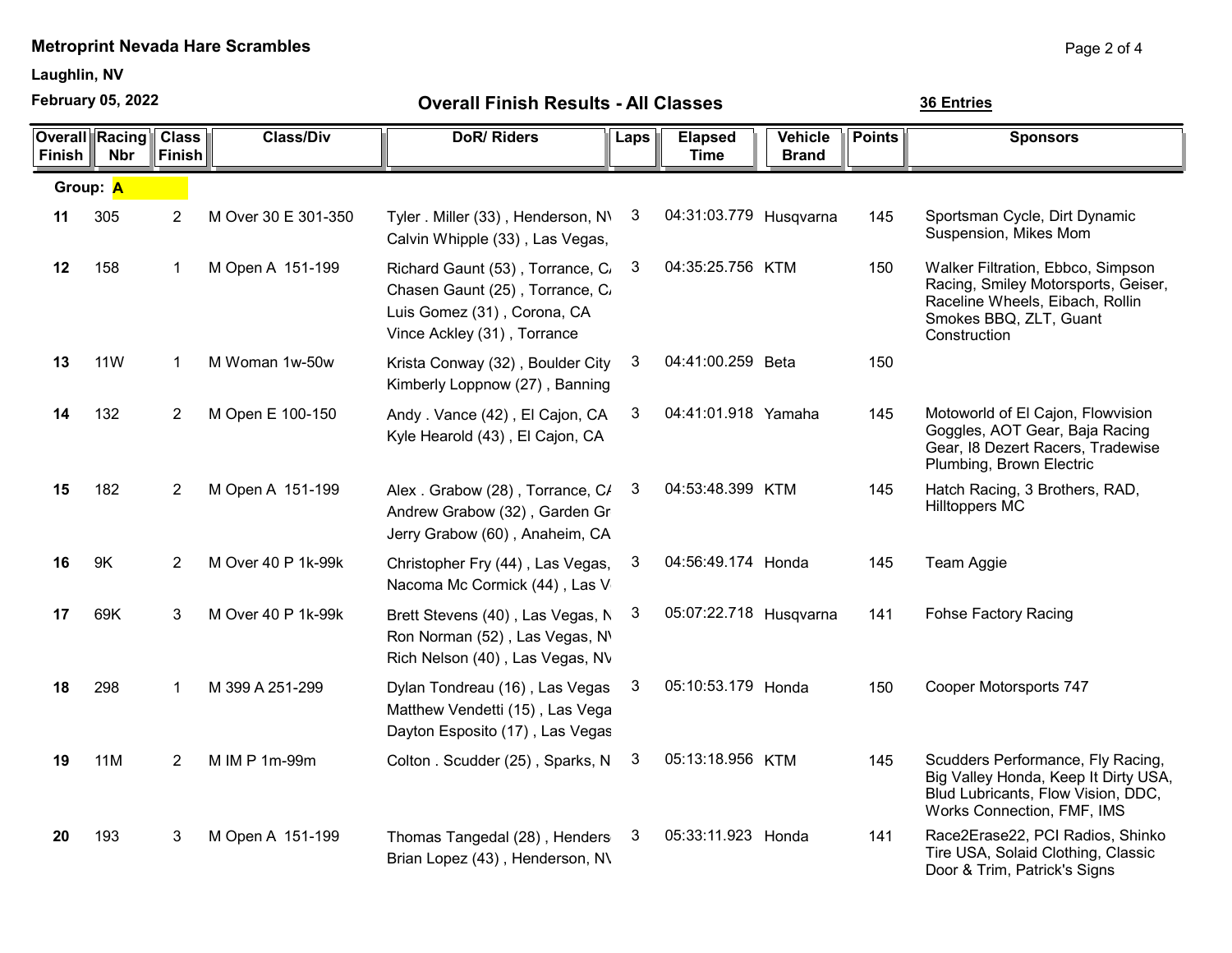Laughlin, NV

February 05, 2022

Page 3 of 4

| <b>February 05, 2022</b> |                                     |                               | <b>Overall Finish Results - All Classes</b> |                                                                                                    |      |                               |                                |               | 36 Entries                                                                                                                                                                                                    |  |  |
|--------------------------|-------------------------------------|-------------------------------|---------------------------------------------|----------------------------------------------------------------------------------------------------|------|-------------------------------|--------------------------------|---------------|---------------------------------------------------------------------------------------------------------------------------------------------------------------------------------------------------------------|--|--|
| <b>Finish</b>            | <b>Overall Racing</b><br><b>Nbr</b> | <b>Class</b><br><b>Finish</b> | <b>Class/Div</b>                            | <b>DoR/Riders</b>                                                                                  | Laps | <b>Elapsed</b><br><b>Time</b> | <b>Vehicle</b><br><b>Brand</b> | <b>Points</b> | <b>Sponsors</b>                                                                                                                                                                                               |  |  |
|                          | Group: A                            |                               |                                             |                                                                                                    |      |                               |                                |               |                                                                                                                                                                                                               |  |  |
| 21                       | 295                                 | $\overline{2}$                | M 399 A 251-299                             | Vincent. Ruiz (15), Las Vegas, N<br>Jeff Dages (53), Las Vegas, NV                                 | 3    | 05:36:08.412 Honda            |                                | 145           | <b>Select Services Pest Control</b>                                                                                                                                                                           |  |  |
| <b>DNF</b>               | 2M                                  | <b>DNF</b>                    | M IM P 1m-99m                               | Warren Healey (43), Parker, CO                                                                     | -1   | 01:23:17.298 Honda            |                                | 116           | Enduro Spec Suspension, Uncanna,<br>Wrap Colorado, Leatt, Fasst<br>Company, BRP, IMS, X Brand                                                                                                                 |  |  |
| <b>DNF</b>               | 247                                 | <b>DNF</b>                    | M 399 E 201-250                             | Jordan Sobey (28), Las Vegas, N<br>Cortney Whipple (62), Las Vegas                                 | -1   | 01:34:57.911 Beta             |                                | 125           |                                                                                                                                                                                                               |  |  |
| <b>DNF</b>               | 153                                 | <b>DNF</b>                    | M Open A 151-199                            | Justin Storey (32), Cheyenne, W<br>Jason . Storey (29), Carlin, NV                                 | 0    | 00:00:00.000 Gas Gas          |                                | 25            | Hairy Tortoise Racing, North Platte<br>Enduro, Blud Lubricants, Fasst Co,<br>Kenda, Engine Ice, ODI Grips, Nitro<br>Mousse, Bike Graphix, Frontline<br>Suspension, Oneal, OGIO, Leatt,<br>100%, Rugged Radios |  |  |
|                          | Group: B                            |                               |                                             |                                                                                                    |      |                               |                                |               |                                                                                                                                                                                                               |  |  |
| 1                        | 727                                 | 1                             | M IM E 701-750                              | Karson Boyce (16), Pioche, NV                                                                      | 2    | 02:46:58.142 KTM              |                                | 150           | Dynamic Dirt Suspension, EKS Brand,<br>Recreation Tires, Avik Graphics                                                                                                                                        |  |  |
| $\mathbf{2}$             | 713                                 | $\overline{2}$                | M IM E 701-750                              | Coby Cochran (32), Casle Rock,                                                                     | 2    | 02:59:17.378 KTM              |                                | 145           |                                                                                                                                                                                                               |  |  |
| 3                        | 722                                 | 3                             | M IM E 701-750                              | Bryce Nebeker (21), N Las Vega                                                                     | 2    | 03:07:50.339 Husqvarna        |                                | 141           | Western Trades Construction, Hirshi<br>Iron Powder Coating, Bludd Racing.<br><b>ODI</b>                                                                                                                       |  |  |
| 4                        | 766                                 | 1                             | M IM A 751-799                              | Trevor Epps (40), Lake Havasu (                                                                    | 2    | 03:16:13.259 KTM              |                                | 150           | London Bridge Electric, Catching Air                                                                                                                                                                          |  |  |
| 5                        | 754                                 | $\overline{2}$                | M IM A 751-799                              | Kyle Delmue (20), Pioche, NV                                                                       | 2    | 03:29:28.099 Yamaha           |                                | 145           |                                                                                                                                                                                                               |  |  |
| <b>DNF</b>               | 755                                 | <b>DNF</b>                    | M IM A 751-799                              | Anthony Biondo (29), Ramona, C                                                                     | 0    | 00:00:00.000 Honda            |                                | 25            | Maxima, Flow Vision, Dumlop,<br>Sunstar, PNG, EVS, Ogio, Matrix<br>Concepts                                                                                                                                   |  |  |
|                          | Group: C                            |                               |                                             |                                                                                                    |      |                               |                                |               |                                                                                                                                                                                                               |  |  |
|                          | 1A                                  | 1                             | Quad UTIL E 1a-50a                          | Don Higbee (54), Lake Havasu C<br>Jeremy Gray (35), Hinkley, CA                                    | 8    | 02:26:38.646 Can Am           |                                | 150           | Four Loco                                                                                                                                                                                                     |  |  |
| $\mathbf{2}$             | 801                                 | 1                             | Quad E 801-850                              | Jason Romans (49), Pioche, NV<br>Austin Romans (22), Pioche, NV<br>Alan Levinson (62), Blue Diamon | 8    | 02:40:16.539 Yamaha           |                                | 150           | Romans Brothers, Bingo Racing,<br><b>Rocky Road Adventures</b>                                                                                                                                                |  |  |